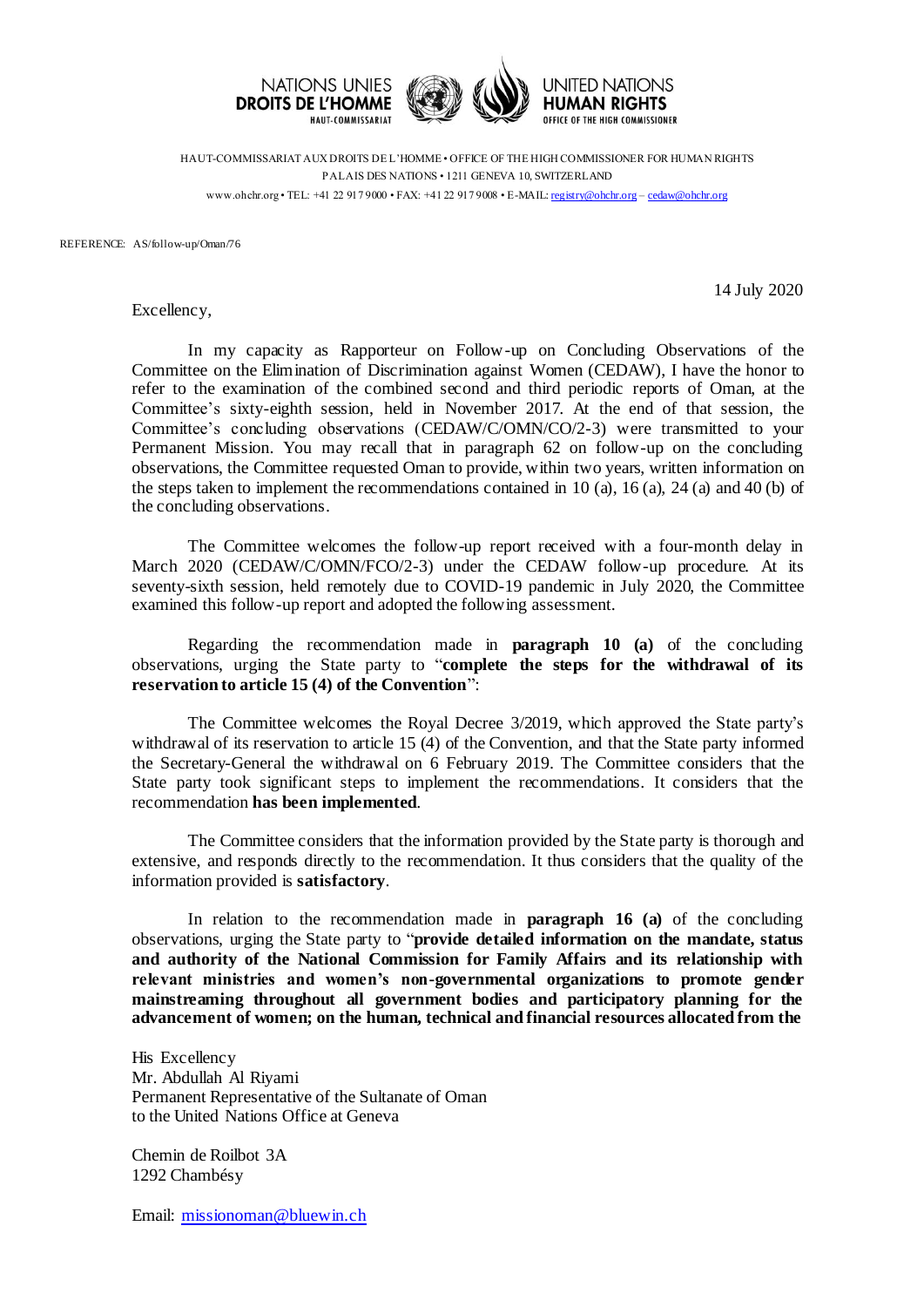

## **national budget to the Commission; and on the presence of the Commission at the governorate and local levels in order to enable the Committee to assess the effectiveness of the Commission as the national machinery for the advancement of women**":

The Committee takes note of the information provided by the State party that the National Commission for Family Affairs is composed of the representatives of eight bodies/ ministries and the Commission proposes polic ies and programs relating to family care, monitors the implementation in coordination w ith relevant authorities, and conducts research on family affairs. It also notes that the State party allocates funds from the national budget to the Commission, and the local authorities contribute to the Commission's activities. The Committee notes further that the most recent seminar on family cohesion, which was organized in 2018 focused on the role of women in promoting family cohesion and the impact of social media on moral conduct.

However, the Committee regrets the lack of information on: (a) the legal framework regulating the Commission's relationship with women's non-governmental organizations and whether those organizations can participate in planning for the advancement of women; (b) human and technical resources allocated to the Commission; and (c) the details of the contribution from local authorities to the Commission to enable the Committee to assess the effectiveness of the Commission. The Committee considers that there is a **lack of adequate information to make an assessment.**

The Committee notes that the information provided by the State party is incomplete and does not respond fully to the recommendation. It thus considers that the quality of the information provided is partially satisfactory.

The Committee recommends that, in relation to **paragraph 16 (a)** of the concluding observations, the State party provide, **in its next periodic report,** information on:

**The National Commission for Family Affairs' relationship with relevant women's non-governmental organizations to promote participatory planning for the advancement of women; on the details of the human, technical and financial resources allocated from the national budget to the Commission; and on the presence of the Commission at the governorate and local levels in order to enable the Committee to assess the effectiveness of the Commission as the national machinery for the advancement of women.**

Regarding the recommendation made in **paragraph 24 (a)** of the concluding observations, urging the State party to "**undertake a national study on the prevalence of harmful practices and continue to take measures to eliminate all harmful practices in the State party, including female genital mutilation and child and/or forced marriage, especially in rural areas**":

The Committee welcomes that the implementing regulations of the Child Act promulgated by Decision 125/2019 of the Ministry of Social Development, in Article (4), identifies female genital mutilation as one of the harmful practices to the health of the girl child. The Committee notes with appreciation that such mention in the Regulations is an outcome subsequent to the review of medical reports by joint meeting between the Committee to Monitor Implementation of Convention on the Elimination of All Forms of Discrimination Against Women and the Committee to Monitor Implementation of the Convention on the Rights of the Child.

Nevertheless, the Committee regrets the lack of information on the status of implementation of this recommendation through any endeavour across the State party, especially with emphasis upon eliminating the practice of female genital mutilation in the rural areas.

On child and/or forced marriage, the Committee takes note of the information provided by the State party that the Personal Status Law still allows marriage of a person below 18 years of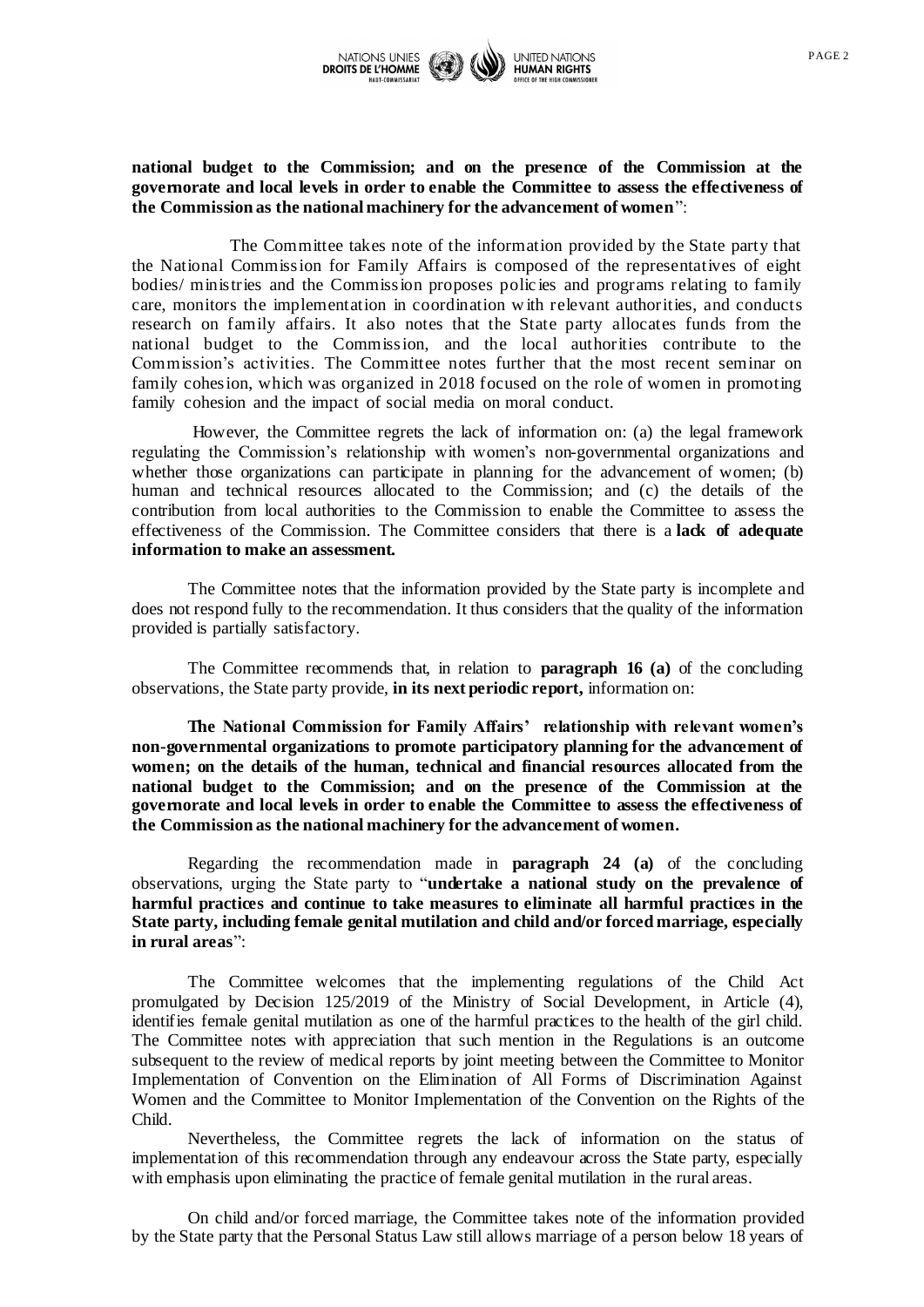

age upon the approval of a competent judge who verifies the consent of the parties. The Committee expresses concern that no step has been taken corresponding to the recommendation to assess the prevalence of the practice of child marriage which could help introduce targeted measures to address the problem.

The Committee therefore considers that the State party has taken some steps to implement the recommendation on eliminating female genital mutilation but it has failed to take any step towards elimination of child and/or forced marriage. It considers that the recommendation **has been partially implemented**.

The Committee notes that the information provided by the State party is thorough and extensive, but it fails to respond fully to the recommendation. It thus considers that the quality of the information provided is **partially satisfactory.**

The Committee recommends that, in relation to **paragraph 24 (a)** of the concluding observations, the State party provide, **in its next periodic report**, information on:

**1. Further actions taken to undertake a national study on the prevalence of harmful practices and continue to take measures to eliminate all harmful practices in the State party, including female genital mutilation and child and/or forced marriage, especially in rural areas;**

**2. The details of recommendations made by the National Committee to Monitor Implementation of the Convention and the National Committee to Monitor Implementation of the Convention on the Rights of the Child and its status of implementation.**

With regard to the recommendation made in **paragraph 40 (b)** of the concluding observations, urging the State party to "**extend the application of the Labour Law to domestic workers and adopt a specific law regulating domestic employment, with adequate sanctions for employers engaging in abusive practices**":

The Committee takes note of awareness-raising activities for migrant workers and their employers, including domestic workers, on their employment rights and the availability of such brochures in 22 languages. However, it regrets the absence of information on the State party's measures to implement the Committee's recommendation in paragraph 40 (b). The Committee considers that the State party did not take steps to adopt and implement a specific law regulating domestic employment. It considers therefore that the recommendation **has not been implemented.**

The Committee notes that the information provided by the State party is thorough and extensive, but it fails to respond fully to the recommendation. It thus considers that the quality of the information provided is **partially satisfactory.**

The Committee recommends that, in relation to **paragraph 40 (b)** of the concluding observations, the State party provide, **in its next periodic report**, information on actions taken to:

**Extend the application of the Labour Law to domestic workers and adopt a specific law regulating domestic employment, with adequate sanctions for employers engaging in abusive practices.**

Accept, Excellency, the assurances of my highest consideration.

Yours sincerely,